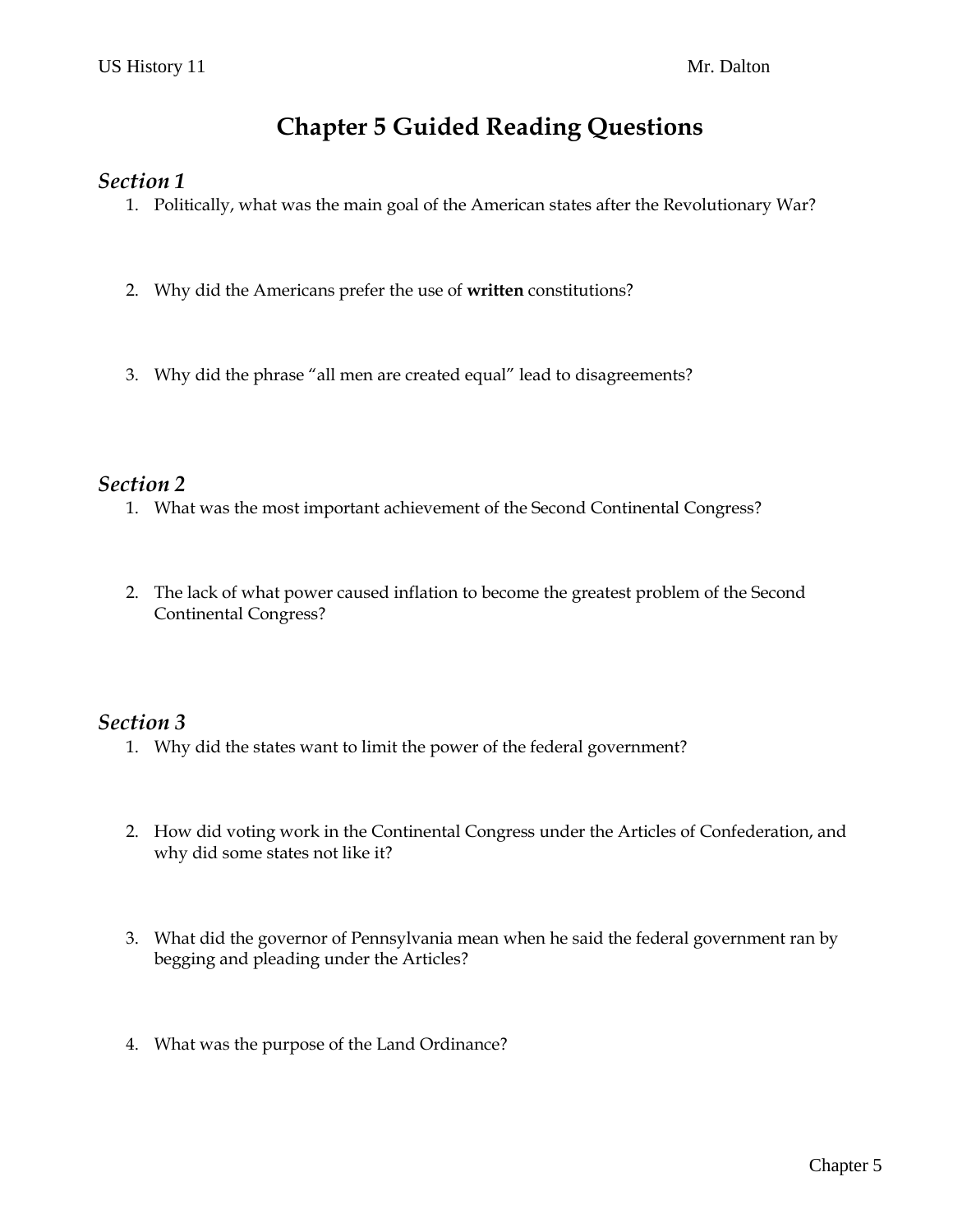- 5. What piece of legislation made it possible for western territories to become states?
- 6. What was the greatest domestic achievement for the government under the Articles?
- 7. What was the greatest achievement in foreign policy?
- 8. What were the demands of Shays and his followers?
- 9. What lesson did Shays' Rebellion teach to the government?

#### *Section 4*

- 1. What decision was made by the men at the Philadelphia Convention of 1787 in regards to the Articles of Confederation?
- 2. Creation of the US Constitution would not have been possible if the delegates had not been willing to do what?
- 3. How did the Great Compromise allow large and small states to come together and cooperate?
- 4. Explain the Three-fifths Compromise.
- 5. Explain what the North and the South each got out of the Commercial Compromise.
- 6. Why did the convention members feel it was important to include an amendment process in the Constitution?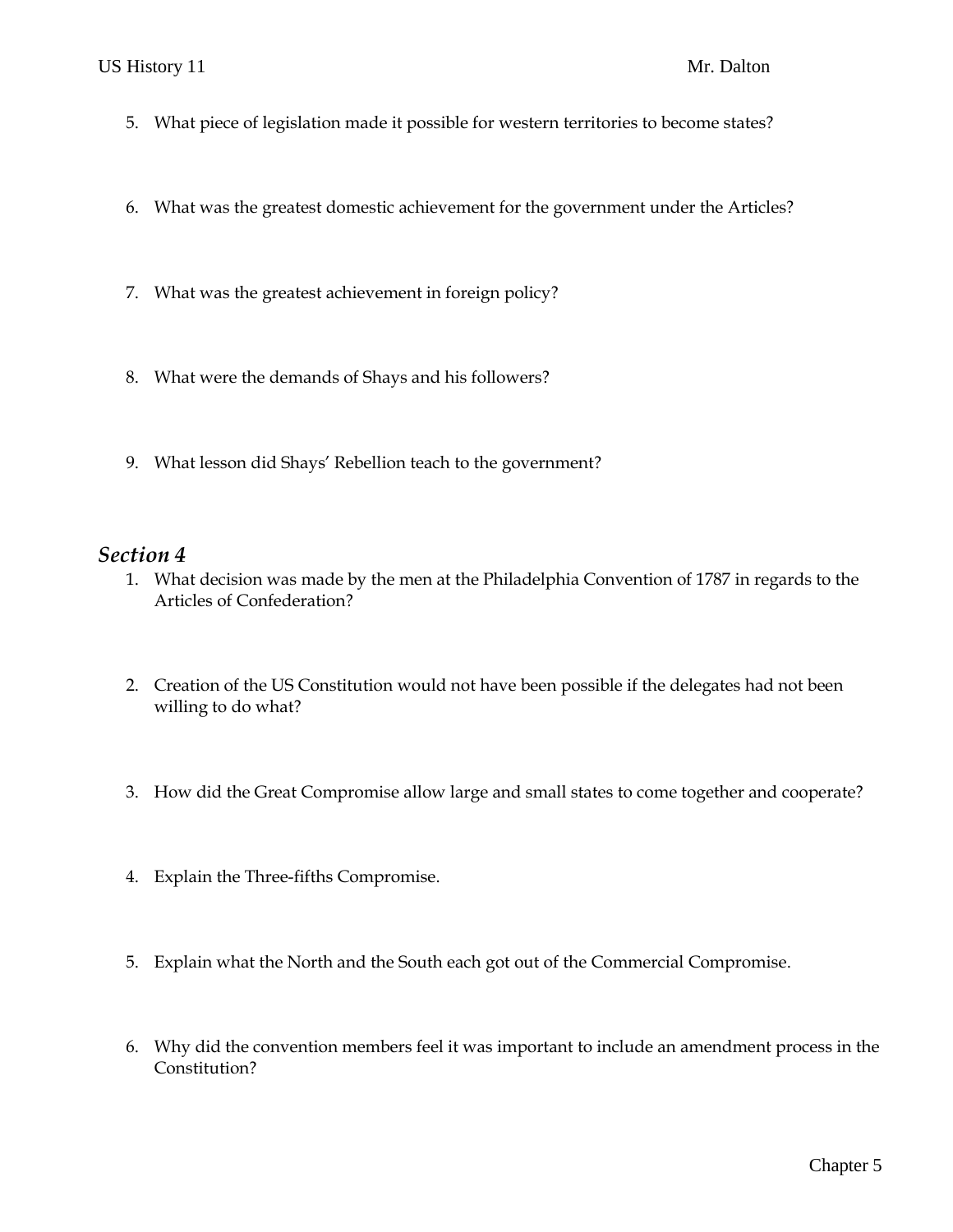- 7. How would the creation of three branches of government help to protect the people's liberty?
- 8. Why would the Elastic Clause prove to be important to the future of the government?

### *Section 5*

- 1. What was the main concern of the Anti-Federalists?
- 2. How was the "power of the press" used to persuade New York to ratify the Constitution?
- 3. The addition of what to the Constitution finally won its ratification among all 13 states?
- 4. How has the shortness and lack of detail of the Constitution contributed to its success?